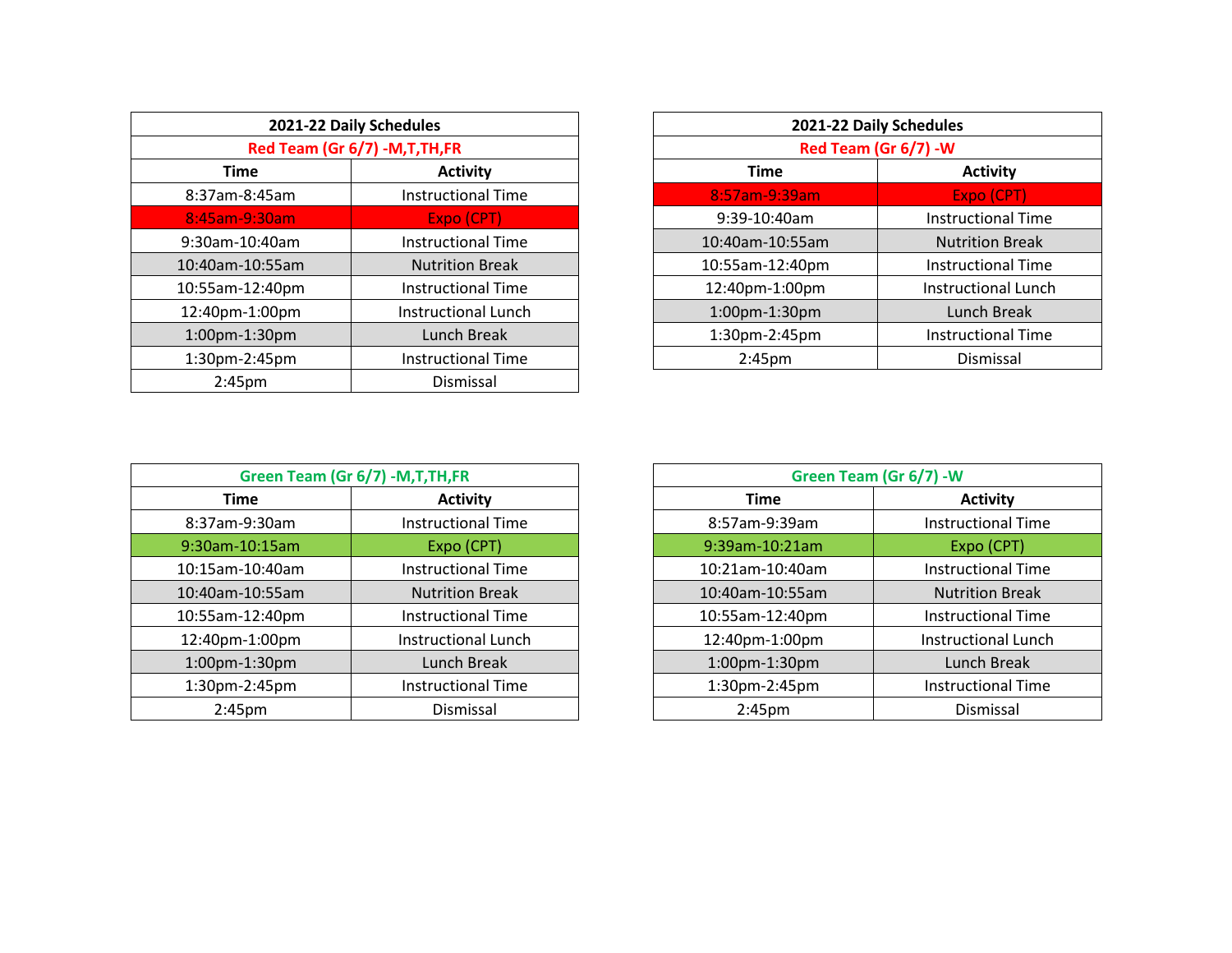| Blue Team (Gr 6/7) -M, T, TH, FR |                            |  |                    | Blue Team (Gr 6/7) - W    |
|----------------------------------|----------------------------|--|--------------------|---------------------------|
| <b>Time</b>                      | <b>Activity</b>            |  | <b>Time</b>        | <b>Activity</b>           |
| 8:37am-10:00am                   | <b>Instructional Time</b>  |  | 8:57am-10:00am     | <b>Instructional Time</b> |
| 9:55am-10:10am                   |                            |  | 9:55am-10:10am     | <b>Nutrition Break</b>    |
|                                  | <b>Nutrition Break</b>     |  | 10:15am-10:21am    | <b>Instructional Time</b> |
| 10:15am-11:00am                  | Expo (CPT)                 |  | 10:21am-11:03am    | Expo (CPT)                |
| 11:00am-12:30pm                  | <b>Instructional Time</b>  |  | 11:03am-12:30pm    | <b>Instructional Time</b> |
| 12:30pm-1:00pm                   | Lunch Break                |  | 12:30pm-1:00pm     | Lunch Break               |
| 1:00pm-1:20pm                    | <b>Instructional Lunch</b> |  | 1:00pm-1:20pm      | Instructional Lunch       |
| 1:20pm-2:45pm                    | <b>Instructional Time</b>  |  | 1:20pm-2:45pm      | <b>Instructional Time</b> |
| 2:45 <sub>pm</sub>               | Dismissal                  |  | 2:45 <sub>pm</sub> | Dismissal                 |

| Blue Team (Gr 6/7) - M, T, TH, FR |                        | Blue Team (Gr 6/7) - W |                           |  |
|-----------------------------------|------------------------|------------------------|---------------------------|--|
| <b>Activity</b>                   |                        | <b>Time</b>            | <b>Activity</b>           |  |
| <b>Instructional Time</b>         |                        | 8:57am-10:00am         | <b>Instructional Time</b> |  |
|                                   |                        | 9:55am-10:10am         | <b>Nutrition Break</b>    |  |
|                                   |                        | 10:15am-10:21am        | <b>Instructional Time</b> |  |
| Expo (CPT)                        |                        | 10:21am-11:03am        | Expo (CPT)                |  |
| <b>Instructional Time</b>         |                        | 11:03am-12:30pm        | <b>Instructional Time</b> |  |
| Lunch Break                       |                        | 12:30pm-1:00pm         | Lunch Break               |  |
| Instructional Lunch               |                        | 1:00pm-1:20pm          | Instructional Lunch       |  |
| <b>Instructional Time</b>         |                        | 1:20pm-2:45pm          | <b>Instructional Time</b> |  |
| Dismissal                         |                        | 2:45 <sub>pm</sub>     | Dismissal                 |  |
|                                   | <b>Nutrition Break</b> |                        |                           |  |

| Orange Team (Gr 6/7) - M, T, TH, FR |                            |                    | Orange Team (Gr 6/7) - W   |
|-------------------------------------|----------------------------|--------------------|----------------------------|
| <b>Time</b>                         | <b>Activity</b>            | <b>Time</b>        | <b>Activity</b>            |
| 8:52am-10:00am                      | <b>Instructional Time</b>  | 9:12am-10:00am     | <b>Instructional Time</b>  |
| 9:55am-10:10am                      | <b>Nutrition Break</b>     | 9:55am-10:10am     | <b>Nutrition Break</b>     |
| 10:15am-11:00am                     | <b>Instructional Time</b>  | 10:15am-11:03am    | <b>Instructional Time</b>  |
| 11:00am-11:45am                     | Expo (CPT)                 | 11:03am-11:45pm    | Expo (CPT)                 |
| 11:45am-12:30pm                     | <b>Instructional Time</b>  | 11:45pm-12:30pm    | <b>Instructional Time</b>  |
| 12:30pm-1:00pm                      | Lunch Break                | 12:30pm-1:00pm     | Lunch Break                |
| 1:00pm-1:20pm                       | <b>Instructional Lunch</b> | 1:00pm-1:20pm      | <b>Instructional Lunch</b> |
| 1:20pm-3:00pm                       | <b>Instructional Time</b>  | 1:20pm-3:00pm      | <b>Instructional Time</b>  |
| 3:00 <sub>pm</sub>                  | Dismissal                  | 3:00 <sub>pm</sub> | Dismissal                  |

| Orange Team (Gr 6/7) - M, T, TH, FR |                           |                    | Orange Team (Gr 6/7) - W  |
|-------------------------------------|---------------------------|--------------------|---------------------------|
| Time                                | <b>Activity</b>           | <b>Time</b>        | <b>Activity</b>           |
| 3:52am-10:00am                      | <b>Instructional Time</b> | 9:12am-10:00am     | <b>Instructional Time</b> |
| 9:55am-10:10am                      | <b>Nutrition Break</b>    | 9:55am-10:10am     | <b>Nutrition Break</b>    |
| 0:15am-11:00am                      | <b>Instructional Time</b> | 10:15am-11:03am    | <b>Instructional Time</b> |
| 1:00am-11:45am                      | Expo (CPT)                | 11:03am-11:45pm    | Expo (CPT)                |
| 1:45am-12:30pm                      | <b>Instructional Time</b> | 11:45pm-12:30pm    | <b>Instructional Time</b> |
| L2:30pm-1:00pm                      | Lunch Break               | 12:30pm-1:00pm     | Lunch Break               |
| 1:00pm-1:20pm                       | Instructional Lunch       | 1:00pm-1:20pm      | Instructional Lunch       |
| 1:20pm-3:00pm                       | <b>Instructional Time</b> | 1:20pm-3:00pm      | <b>Instructional Time</b> |
| 3:00 <sub>pm</sub>                  | Dismissal                 | 3:00 <sub>pm</sub> | Dismissal                 |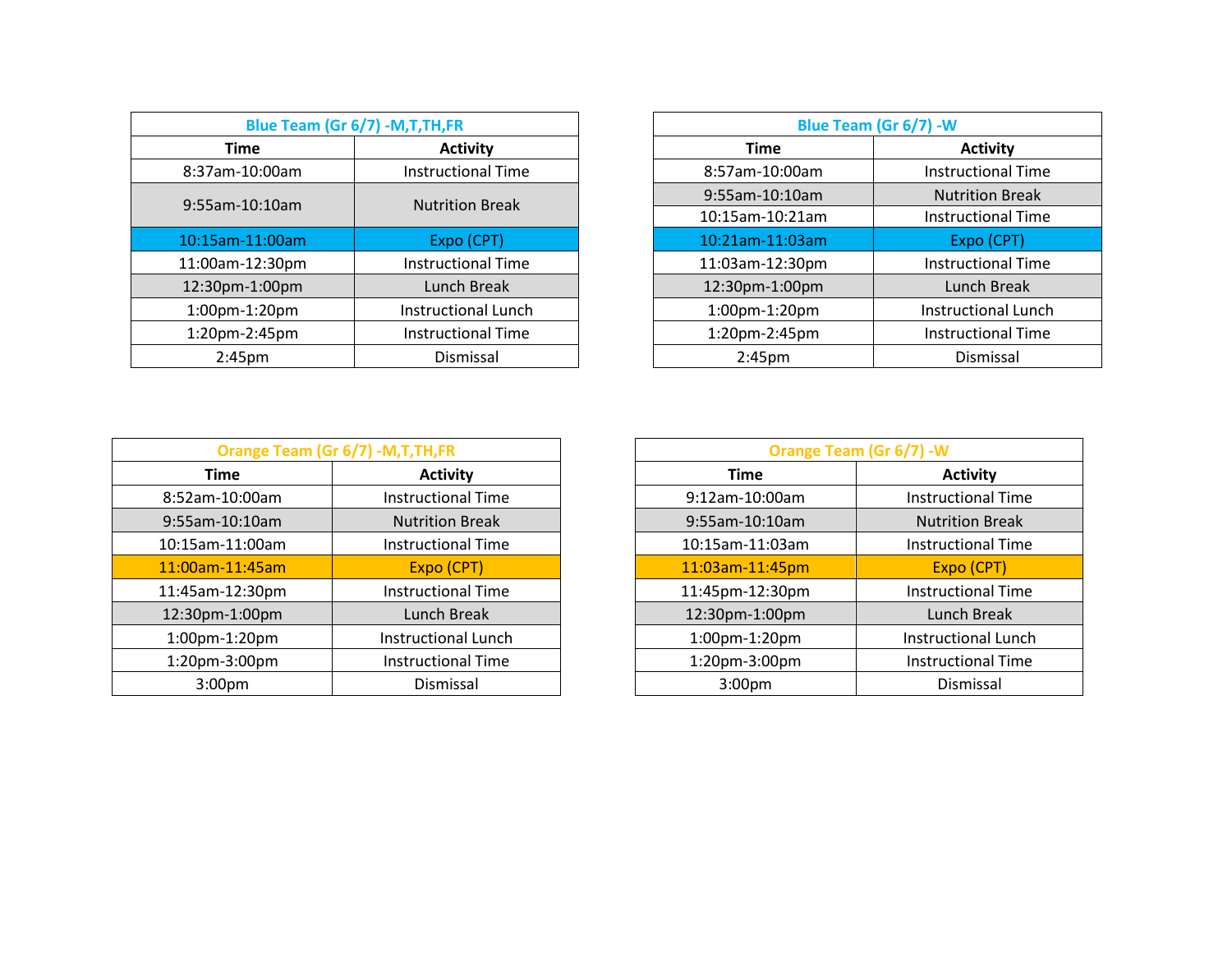|                    | <b>Yellow Team (Gr 8) -M, T, TH, FR</b> |
|--------------------|-----------------------------------------|
| <b>Time</b>        | <b>Activity</b>                         |
| 8:52am-10:20am     | <b>Instructional Time</b>               |
| 10:20am-10:35am    | <b>Nutrition Break</b>                  |
| 10:35am-11:40am    | <b>Instructional Time</b>               |
| 11:40am-12:00pm    | <b>Instructional Lunch</b>              |
| 12:00pm-12:30pm    | Lunch Break                             |
| 12:30pm-1:15pm     | Expo (CPT)                              |
| 1:15pm-3:00pm      | <b>Instructional Time</b>               |
| 3:00 <sub>pm</sub> | Dismissal                               |

| Yellow Team (Gr 8) -M,T,TH,FR |                            | Yellow Team (Gr 8) -M, T, TH, FR |                            |
|-------------------------------|----------------------------|----------------------------------|----------------------------|
| Time                          | <b>Activity</b>            | Time                             | <b>Activity</b>            |
| n-10:20am                     | <b>Instructional Time</b>  | 9:12am-10:20am                   | <b>Instructional Time</b>  |
| m-10:35am                     | <b>Nutrition Break</b>     | 10:20am-10:35am                  | <b>Nutrition Break</b>     |
| m-11:40am                     | <b>Instructional Time</b>  | 10:35am-11:40am                  | <b>Instructional Time</b>  |
| m-12:00pm                     | <b>Instructional Lunch</b> | 11:40am-12:00pm                  | <b>Instructional Lunch</b> |
| m-12:30pm                     | Lunch Break                | 12:00pm-12:30pm                  | Lunch Break                |
| <mark>om-1:15pm</mark>        | Expo (CPT)                 | 12:30pm-1:12pm                   | Expo (CPT)                 |
| m-3:00pm                      | <b>Instructional Time</b>  | 1:12pm-3:00pm                    | <b>Instructional Time</b>  |
| :00pm                         | Dismissal                  | 3:00 <sub>pm</sub>               | Dismissal                  |

| <b>Purple Team (Gr 8) -M, T, TH, FR</b> |                            |                      |                            |  | <b>Purple Team (Gr 8) -W</b> |
|-----------------------------------------|----------------------------|----------------------|----------------------------|--|------------------------------|
| Time                                    | <b>Activity</b>            | <b>Time</b>          | <b>Activity</b>            |  |                              |
| 8:52am-10:20am                          | <b>Instructional Time</b>  | 9:12am-10:20am       | <b>Instructional Time</b>  |  |                              |
| 10:20am-10:35am                         | <b>Nutrition Break</b>     | 10:20am-10:35am      | <b>Nutrition Break</b>     |  |                              |
| 10:35am-11:40am                         | Instructional Time         | 10:35am-11:40am      | <b>Instructional Time</b>  |  |                              |
| 11:40am-12:00pm                         | <b>Instructional Lunch</b> | 11:40am-12:00pm      | <b>Instructional Lunch</b> |  |                              |
| 12:00pm-12:30pm                         | Lunch Break                | 12:00pm-12:30pm      | Lunch Break                |  |                              |
| 12:30-1:15pm                            | <b>Instructional Time</b>  | 12:30-1:12pm         | <b>Instructional Time</b>  |  |                              |
| 1:15pm-2:00pm                           | Expo (CPT)                 | $1:12$ pm- $1:54$ pm | Expo (CPT)                 |  |                              |
| 2:00pm-3:00pm                           | <b>Instructional Time</b>  | 1:54pm-3:00pm        | <b>Instructional Time</b>  |  |                              |
| 3:00 <sub>pm</sub>                      | Dismissal                  | 3:00 <sub>pm</sub>   | Dismissal                  |  |                              |

| <b>Purple Team (Gr 8) -M, T, TH, FR</b> |                           | <b>Purple Team (Gr 8) -W</b> |                            |  |
|-----------------------------------------|---------------------------|------------------------------|----------------------------|--|
| Time                                    | <b>Activity</b>           | <b>Time</b>                  | <b>Activity</b>            |  |
| 3:52am-10:20am                          | <b>Instructional Time</b> | 9:12am-10:20am               | <b>Instructional Time</b>  |  |
| $0:20$ am-10:35am                       | <b>Nutrition Break</b>    | 10:20am-10:35am              | <b>Nutrition Break</b>     |  |
| 0:35am-11:40am                          | <b>Instructional Time</b> | 10:35am-11:40am              | <b>Instructional Time</b>  |  |
| 1:40am-12:00pm                          | Instructional Lunch       | 11:40am-12:00pm              | <b>Instructional Lunch</b> |  |
| 2:00pm-12:30pm                          | Lunch Break               | 12:00pm-12:30pm              | Lunch Break                |  |
| 12:30-1:15pm                            | <b>Instructional Time</b> | 12:30-1:12pm                 | <b>Instructional Time</b>  |  |
| 1:15pm-2:00pm                           | Expo (CPT)                | $1:12$ pm- $1:54$ pm         | Expo (CPT)                 |  |
| 2:00pm-3:00pm                           | <b>Instructional Time</b> | 1:54pm-3:00pm                | <b>Instructional Time</b>  |  |
| 3:00 <sub>pm</sub>                      | Dismissal                 | 3:00 <sub>pm</sub>           | Dismissal                  |  |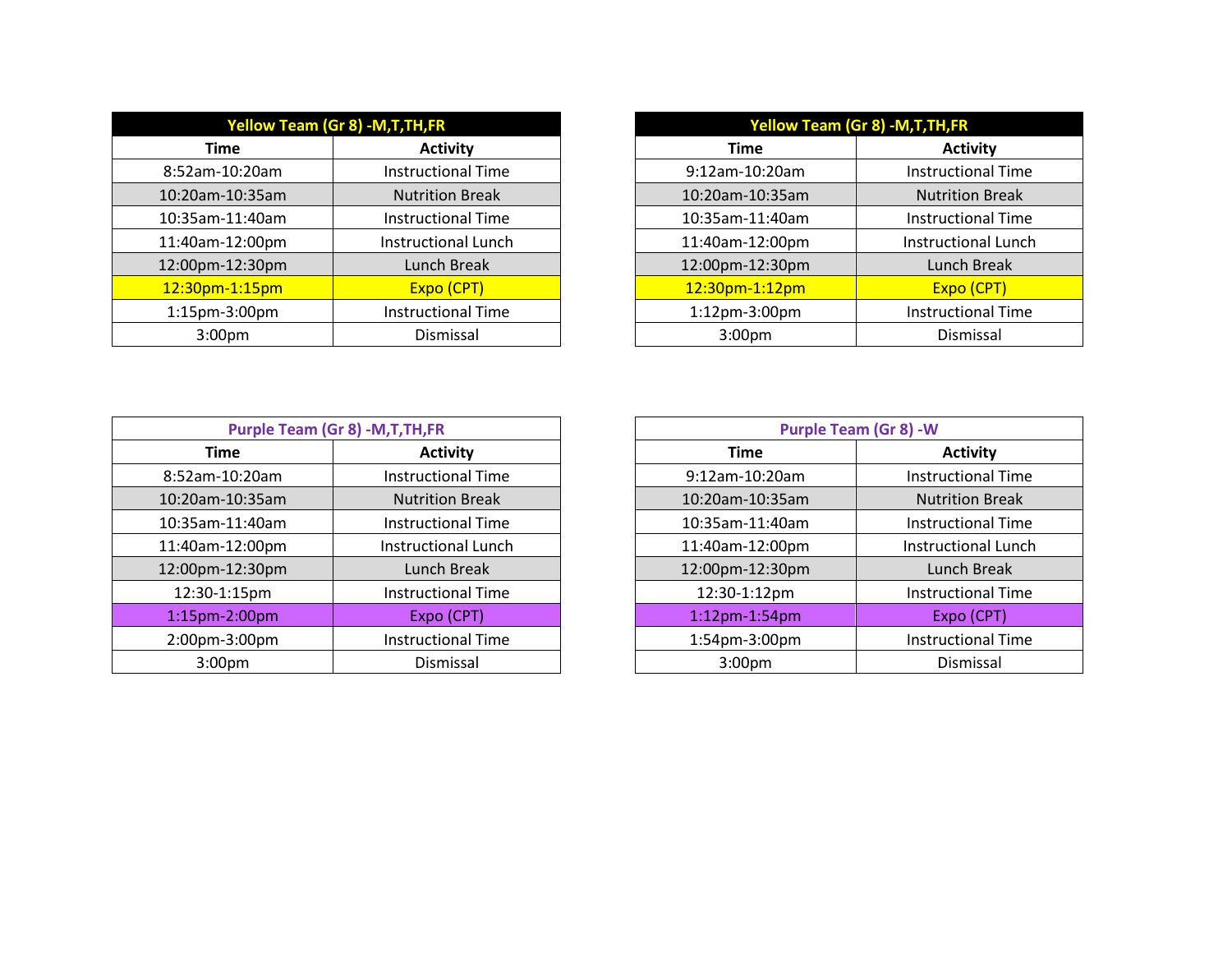